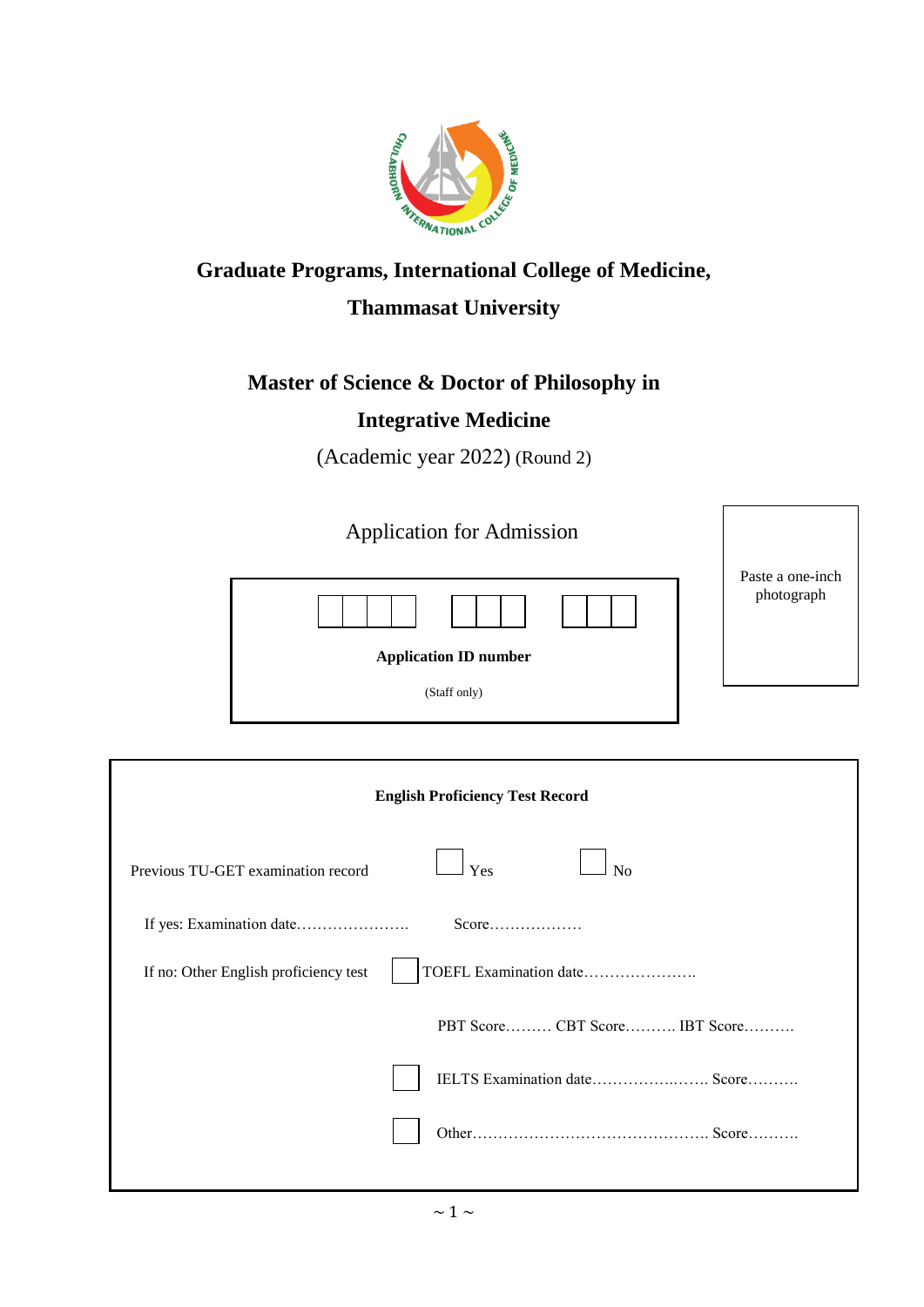| 1.       |                                                                                                                                                                                                                                                                                                                                                                                        |
|----------|----------------------------------------------------------------------------------------------------------------------------------------------------------------------------------------------------------------------------------------------------------------------------------------------------------------------------------------------------------------------------------------|
| 2.       | <b>Sex</b><br>Male<br>Female                                                                                                                                                                                                                                                                                                                                                           |
| 3.       |                                                                                                                                                                                                                                                                                                                                                                                        |
| 4.       |                                                                                                                                                                                                                                                                                                                                                                                        |
| 5.       |                                                                                                                                                                                                                                                                                                                                                                                        |
| 6.       | <b>Marital status</b><br>Single<br>Married<br>Other                                                                                                                                                                                                                                                                                                                                    |
| 7.       |                                                                                                                                                                                                                                                                                                                                                                                        |
| 8.<br>9. | Application in a graduate program<br><b>Integrative Medicine</b><br>Plan $A(1)$<br>Plan $A(2)$<br>Master<br>Education plan<br>Education plan<br>Doctoral<br>Plan 1<br>Major study area<br>9.1 Master of Science in Integrative Medicine<br>Do research on clinical research.<br>Do research on qualitative, social sciences, medical anthropology.<br>9.1.1 Compulsory Elective Course |
|          | <b>Integrative Medicine</b><br>Nutraceuticals<br>Mind-Body Medicine                                                                                                                                                                                                                                                                                                                    |
|          | 9.2 Doctor of Philosophy in Integrative Medicine<br>Do research on clinical research.<br>Do research on qualitative, social sciences, medical anthropology.                                                                                                                                                                                                                            |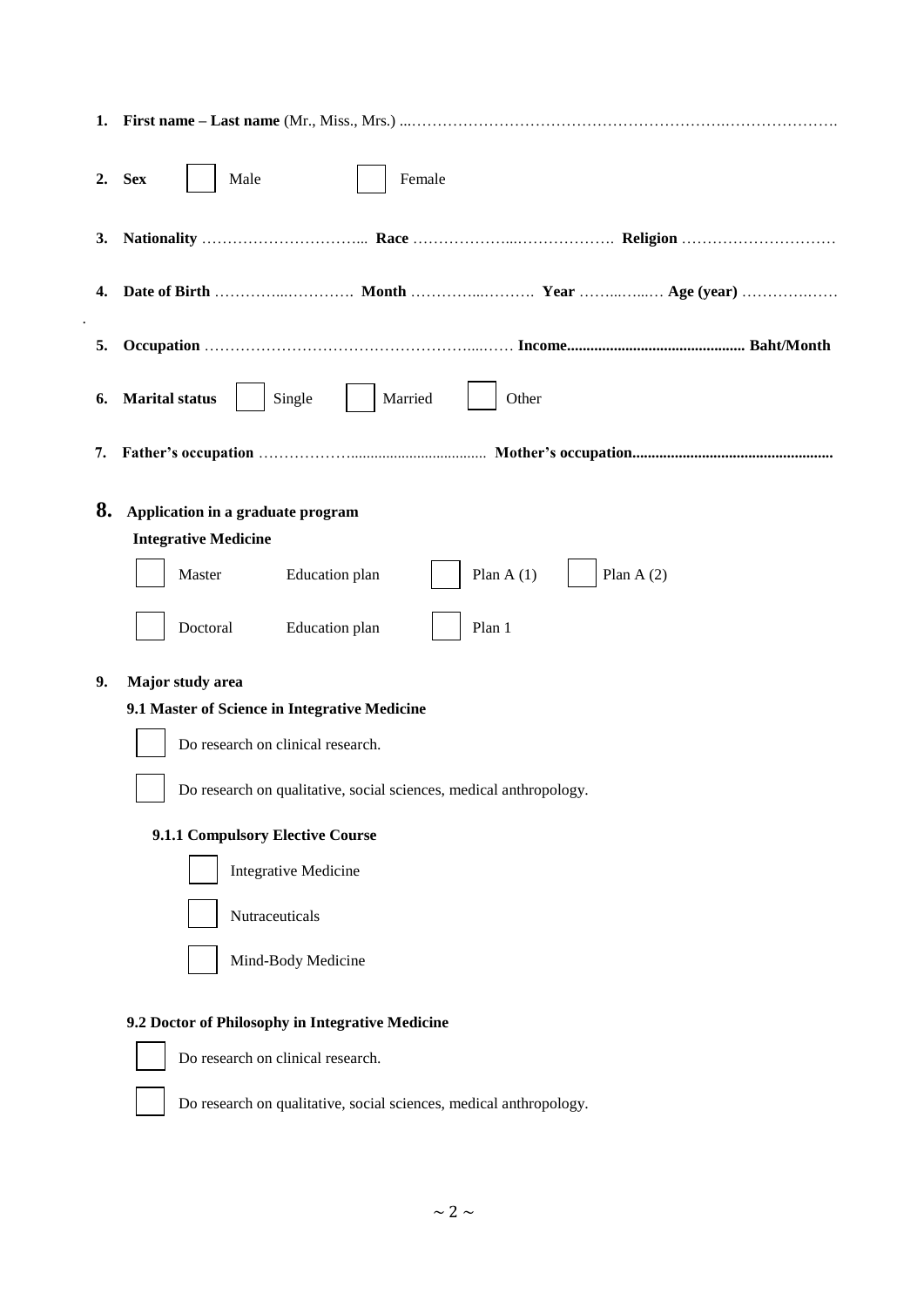### **10. Source of financial support during tenure of study**

| work                                                             |
|------------------------------------------------------------------|
| Parents                                                          |
|                                                                  |
| Require scholarship   during application process: specify source |
| Other                                                            |

### **11. Education Record**

| Level                | University/Institute | Degree granted / Field of Study | Period | <b>GPA</b> |
|----------------------|----------------------|---------------------------------|--------|------------|
| Bachelor's<br>Degree |                      |                                 |        |            |
| Master's<br>Degree   |                      |                                 |        |            |
| Other                |                      |                                 |        |            |

#### **12. Employment Record**

.

| Position | Organization | Period |
|----------|--------------|--------|
|          |              |        |
|          |              |        |
|          |              |        |

**13. Office address** .............…………………….……………………………………………………………….……

…………………………………………………………………………………………………………………..…

Post-code..................... Phone …………………….… Fax. …….......…………E-mail.......................................